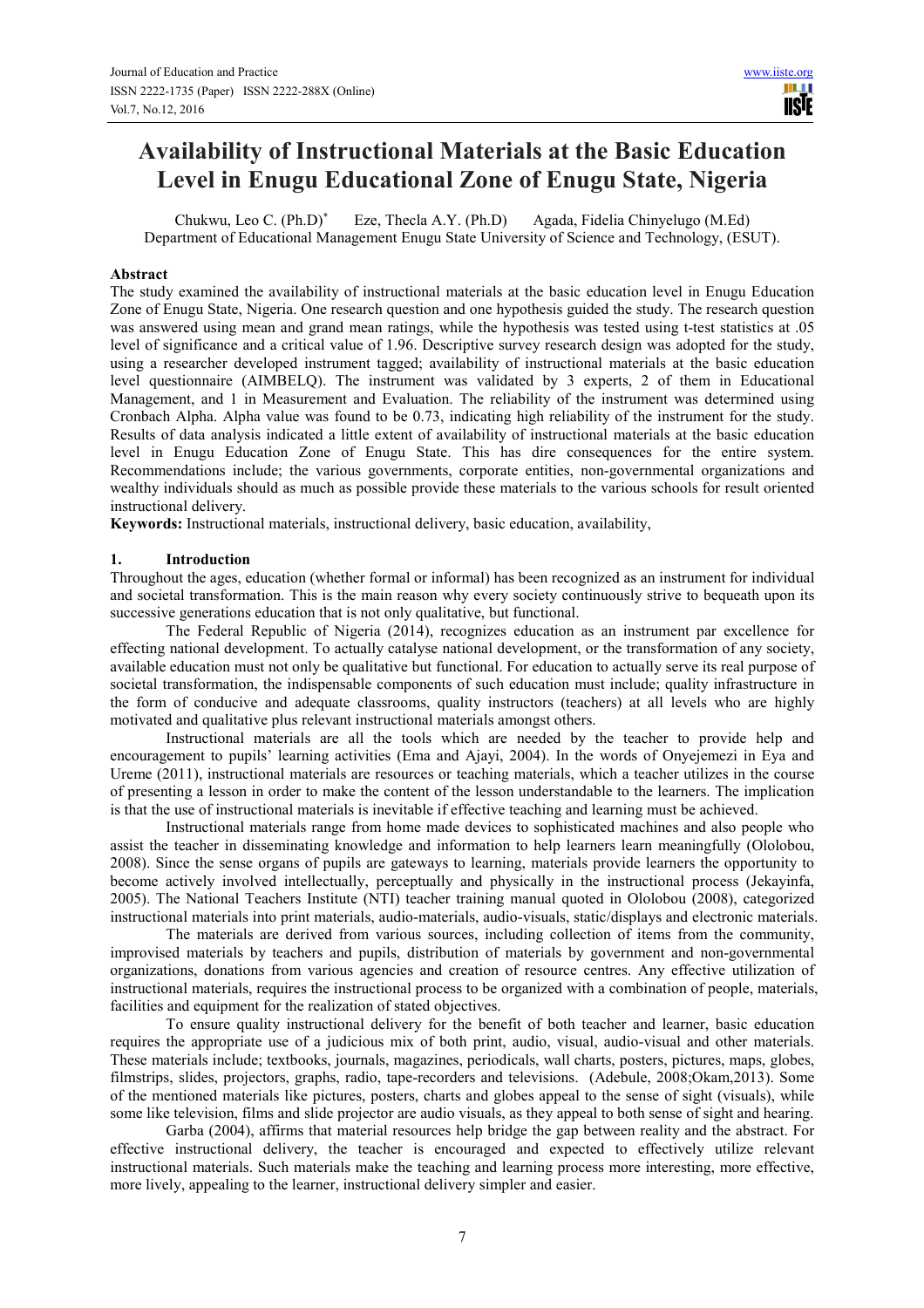The vitality of instructional materials towards achieving quality basic education in Enugu Education Zone of Enugu State and elsewhere cannot be overemphasized. When instructional materials are properly selected and used;

1) help to consolidate learning in the learners' mind and help him to recall things that would have been easily forgotten,

- 2) they are crucial in improving the overall quality of learning experiences of students,
- 3) makes learners employ most of their senses so as to make learning easier and a worthy experience,
- 4) aids the teacher in his teaching and the learner in his learning (Eya and Onuorah in Eya and Ureme 2011).
	- Other reasons why instructional materials are important in learning include;
- 1) extending the range of experience available to learners,
- 2) providing the teacher with interest compelling spring boards into a wide variety of learning activities,
- 3) assisting the teacher in overcoming physical difficulties of presenting subject matter,
- helping to stimulate students interest,
- 5) extend attention span and make for longer retention of what is learned,
- 6) making it possible to cater for individual differences of learners,
- 7) making teaching and learning easier and more effective as well as facilitating communication (Baribor, 2003).

According to FRN (2014), basic education in Nigeria represents the first 9-years of continuous schooling i.e. from age 6 to 13. It comprises of 3 years lower basic (Primary 1-3), 3 years middle basic (Primary 4-6) and 3 years upper basic (Junior secondary education).

The objectives of upper basic education (junior secondary) which forms the focus of this study include;

- a) provide the child with diverse basic knowledge and skills for entrepreneurship and educational advancement;
- b) develop patriotic young people equipped to contribute to social development and the performance of their civic responsibilities;
- c) inculcate values and raise morally upright individuals capable of independent thinking and who appreciate the dignity of labour,
- d) inspire national consciousness and harmonious co-existence irrespective of differences in endowment, religion, ethnic and socio economic background.

Achieving the above stated objectives is not just herculean, but uphill. It is possible only through a basic education programme that is both qualitative and functional, achievable with the availability of appropriate learning resources including instructional materials. The availability of appropriate instructional materials at the basic education level particularly JS1-3 in Enugu education zone is uncertain. This forms the problem of the present study.

### **1.1. Statement of the Problem**

The poor performance of students in junior secondary schools in Enugu education has become a source of worry to stakeholders in education. Stakeholders adduce this ugly scenario to so many factors including poor facilities, inadequate and poor quality teachers and non availability of instructional materials amongst others. The poser then is; to what extent are instructional materials available at the basic education (particularly, JS1-3) level in Enugu education zone of Enugu State?

### **1.2. Purpose of the Study**

The purpose of the present study was to determine the extent of availability of instructional materials at the basic education level (Junior secondary) in Enugu State.

### **1.3. Research Question**

What is the extent of availability of instructional materials in junior secondary schools in Enugu Education zone of Enugu State?

### **1.4. Hypothesis**

H01: There is no significant difference between the mean ratings of principals and teachers on the extent of availability of instructional materials at the basic education level in Enugu education zone of Enugu State.

### **1. Methodology**

Descriptive survey research design was adopted for the study, using researchers developed instrument tagged; availability of instructional materials at the basic education level questionnaire (AIMBELQ). The instrument is a sixteen item questionnaire. The validation of the instrument was done by three experts; two in educational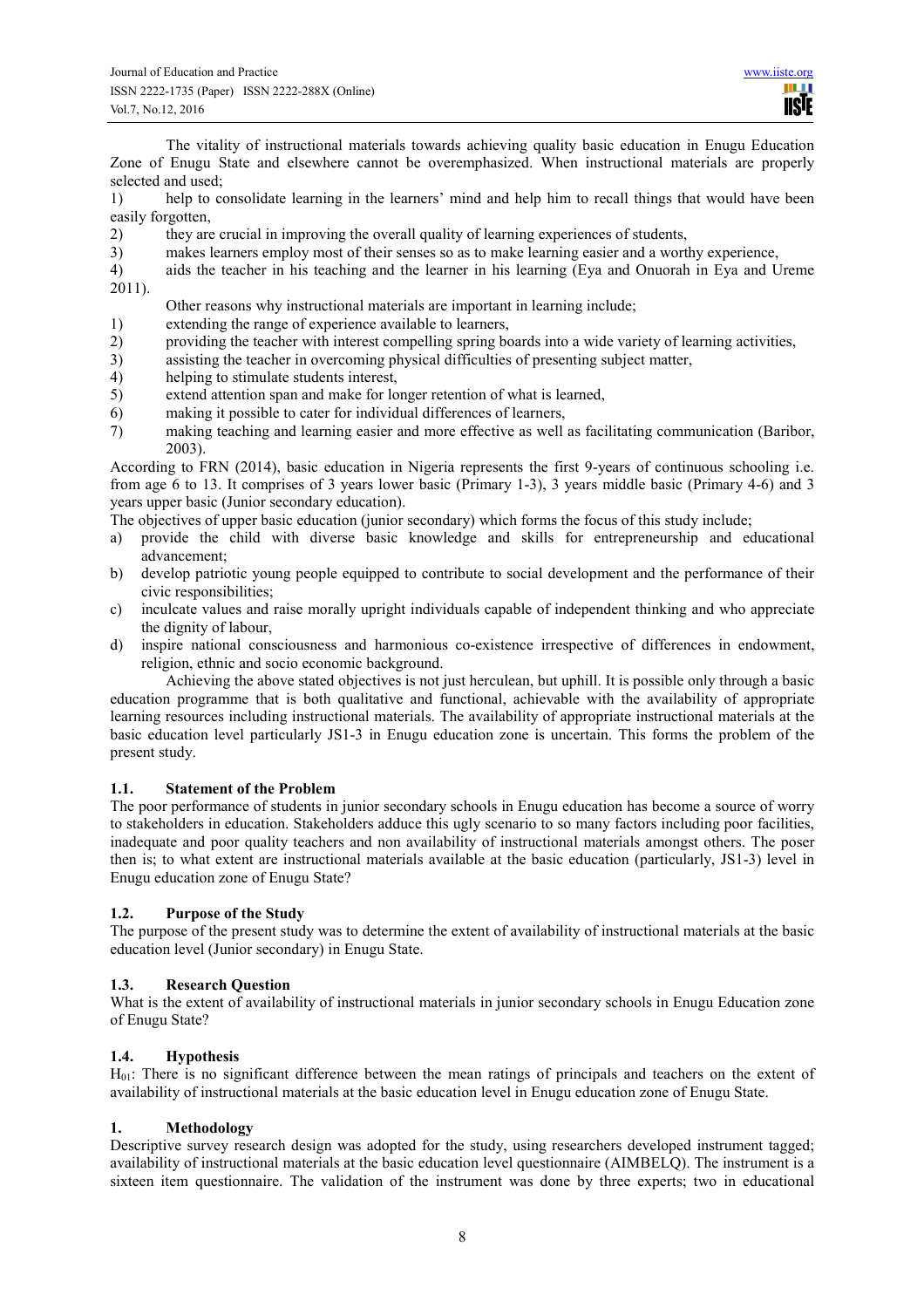management, and one in measurement and evaluation. The reliability coefficient of the instrument was determined using Cronbach Alpha. Alpha value was found to be .73 indicating high reliability of the instrument for the study. The respondents consisted of all the 25 principals of the 25 public secondary schools in the area and 10% of the 2565 teachers (257 teachers). Following the administration and collection of the instrument, some were lost (ie 23 instruments were retrieved) for the principals (92% collection rate), while the collection rate for the teachers was 95% (12 of the questionnaire were lost). Any rating of 2.50 and above were regarded as Great Extent (GE), while those below 2.50 were regarded as Little Extent (LE). The 2.50 mean value of the response values (VGE, 4; GE, 3; LE, 2 and VLE, 1) was found thus:

| $4+3+2+1$ | $=$ |  | 2.50 |
|-----------|-----|--|------|
|           |     |  |      |

**Table 1: Mean ratings, grand mean and standard deviation of respondents on the extent of availability of instructional materials at the basic education level in Enugu education zone of Enugu State.** 

|                |                                                                                | $N = 23$ Principals |                |                |                |      | $N = 245$ Teachers |           |            |           |    |            |      |           |           |
|----------------|--------------------------------------------------------------------------------|---------------------|----------------|----------------|----------------|------|--------------------|-----------|------------|-----------|----|------------|------|-----------|-----------|
|                |                                                                                | <b>VGE</b>          | <b>GE</b>      | LE             | <b>VLE</b>     | X    | <b>SD</b>          | Deci.     | <b>VGE</b> | <b>GE</b> | LE | <b>VLE</b> | X    | <b>SD</b> | Deci.     |
| S/N            | <b>Items</b>                                                                   | 4                   | 3              | $\mathbf{2}$   | 1              |      |                    |           | 4          | 3         | 2  | 1          |      |           |           |
|                | The<br>following<br>instructional<br>materials<br>are<br>available<br>in<br>my |                     |                |                |                |      |                    |           |            |           |    |            |      |           |           |
| 1              | school<br>chalkboard/                                                          | 9                   | 5              | 5              | $\overline{4}$ | 2.83 | 1.15               | <b>GE</b> | 101        | 38        | 35 | 71         | 2.69 | 1.27      | <b>GE</b> |
| $\overline{c}$ | whiteboard<br>posters                                                          | 7                   | 7              | 6              | 3              | 2.78 | 1.04               | <b>GE</b> | 89         | 48        | 52 | 56         | 2.69 | 1.18      | <b>GE</b> |
| 3              | Relevant textbooks                                                             | 5                   | 6              | 6              | 6              | 2.43 | 1.12               | LE        | 34         | 58        | 69 | 84         | 2.17 | 1.05      | LE        |
| 4              | Wall charts                                                                    | 7                   | 6              | 5              | 5              | 2.65 | 1.15               | <b>GE</b> | 79         | 62        | 54 | 50         | 2.69 | 1.13      | <b>GE</b> |
| 5              | Maps                                                                           | 3                   | 6              | 5              | 9              | 2.13 | 1.10               | LE        | 20         | 33        | 49 | 145        | 1.71 | 0.99      | LE        |
| 6              | Globes                                                                         | 5                   | 4              | 6              | 8              | 2.26 | 1.18               | LE        | 35         | 48        | 66 | 96         | 2.09 | 1.08      | LE        |
| 7              | Pictures                                                                       | 8                   | 6              | 5              | 4              | 2.78 | 1.13               | <b>GE</b> | 78         | 69        | 54 | 44         | 2.74 | 1.09      | <b>GE</b> |
| 8              | Journals                                                                       |                     | 3              | 5              | 15             | 1.48 | 0.73               | LE        | 5          | 18        | 20 | 202        | 1.29 | 0.69      | LE        |
| 9              | Periodicals                                                                    |                     | $\overline{c}$ | 4              | 16             | 1.48 | 0.85               | LE        | ÷,         | 12        | 25 | 208        | 1.20 | 0.51      | LE        |
| 10             | Magazines                                                                      | $\overline{2}$      | 4              | 5              | 12             | 1.83 | 1.03               | LE        | ÷,         | 18        | 38 | 189        | 1.30 | 0.60      | LE        |
| 11             | Filmstrips                                                                     |                     | 1              |                | 21             | 1.13 | 0.46               | LE        |            | 10        | 18 | 217        | 1.16 | 0.46      | LE        |
| 12             | Radio                                                                          |                     | 3              | 3              | 17             | 1.39 | 0.72               | LE        | 9          | 17        | 28 | 191        | 1.36 | 0.77      | LE        |
| 13             | Slides                                                                         |                     |                | 2              | 21             | 1.09 | 0.29               | LE        | ۰          | 2         | 9  | 234        | 1.05 | 0.26      | LE        |
| 14             | Projectors                                                                     |                     |                |                | 22             | 1.04 | 0.21               | LE        |            |           | 7  | 237        | 1.04 | 0.21      | LE        |
| 15             | Televisions                                                                    |                     |                | 2              | 21             | 1.09 | 0.29               | LE        | 2          | 3         | 5  | 235        | 1.7  | 0.37      | LE        |
| 16             | Taperecorders                                                                  |                     | 1              | $\overline{2}$ | 19             | 1.30 | 0.76               | LE        | 10         | 12        | 18 | 205        | 1.29 | 0.74      | LE        |
|                |                                                                                |                     |                |                |                | 1.86 | 0.82               | LE        |            |           |    |            | 1.72 | 0.78      | LE        |

Table 1 above reveals grand-mean ratings of 1.86 and 1.72 for both groups of respondents i.e. principals and teachers respectively. This means that there is a little extent of availability of instructional materials in junior secondary schools (upper basic) in Enugu education zone. This is appalling, as one cannot in any way talk about utilization of such materials when they are not even available.

**Table 2: t-test of significant difference between the mean ratings of principals and teachers on the extent of availability of instructional materials at the basic education level in Enugu education zone of Enugu State.** 

| <b>Respondents</b> |     |      | SD.  | df  | t-cal | t-crit | <b>Decision</b> |
|--------------------|-----|------|------|-----|-------|--------|-----------------|
| Principals         | 23  | 1.86 | 0.82 |     |       |        |                 |
|                    |     |      |      | 266 | 0.80  | 1.96   | Do not reject   |
| Teachers           | 245 |      | 0.78 |     |       |        |                 |

Table 2 above reveals that the calculated t-value, t-cal of 0.80 is less than t-crit ie critical value of 1.96 at .05 level of significance. The null hypothesis was therefore not rejected. The implication therefore was that there was no significant difference between the mean ratings of principals and teachers on the extent of availability of instructional materials at the upper basic education level in Enugu education zone of Enugu State, Nigeria.

## **1.1. Discussion of the Findings**

With mean ratings of 1.86 and 1.72 respectively for both principals and teachers, the researchers found that they needed instructional materials are not available at the basic education level in Enugu education zone of Enugu State. This is a worrisome scenario. This is because basic education forms the foundation which carries the rest of the education system. It must be stated that one cannot talk about utilization of these all important resources that aid teaching and learning when they are not even there in the first place. It may also partly explain the sorry state of the basic education sub-sector in Enugu education zone and elsewhere within the country.

 Espousing the indispensable place of instructional materials in teaching and learning, Garba (2004), posits that instructional materials helps bridge the gap between reality and the abstract. He therefore encourages